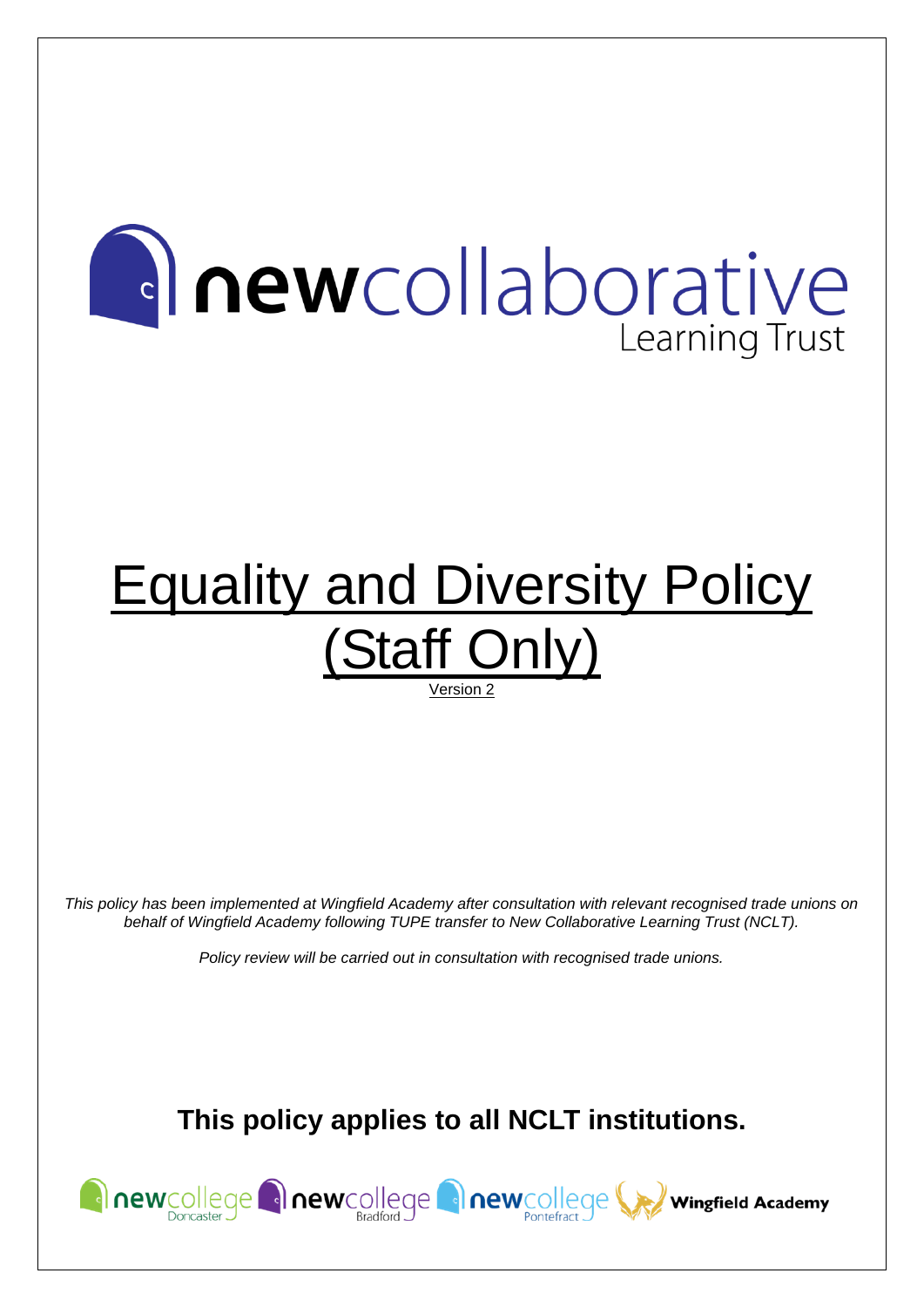## **CONTENTS**

| Paragraph<br><b>Number</b> | <b>Heading</b>                       |                |  |  |
|----------------------------|--------------------------------------|----------------|--|--|
| 1.0                        | <b>Policy Statement</b>              | 3              |  |  |
| 2.0                        | The Legal Framework                  | 3              |  |  |
| 3.0                        | <b>Types of Discrimination</b>       | 4              |  |  |
| 3.1                        | <b>Direct Discrimination</b>         | 4              |  |  |
| 3.2                        | Direct Discrimination by Association | 4              |  |  |
| 3.3                        | Direct Discrimination by Perception  | $\overline{4}$ |  |  |
| 3.4                        | <b>Indirect Discrimination</b>       | 4              |  |  |
| 3.5                        | Victimisation                        | 5              |  |  |
| 3.6                        | Harassment                           | 5              |  |  |
| 4.0                        | <b>Specific Responsibilities</b>     | 5              |  |  |
| 4.1                        | Employees                            | 5              |  |  |
| 4.2                        | Management - all levels              | 5              |  |  |
| 4.3                        | <b>Equality and Diversity Group</b>  | 5              |  |  |
| 4.4                        | Human Resources                      | 6              |  |  |
| 5.0                        | <b>Positive Action</b>               | 6              |  |  |
| 6.0                        | <b>Equality Objectives</b>           | 6              |  |  |
| 7.0                        | Complaints                           | 6              |  |  |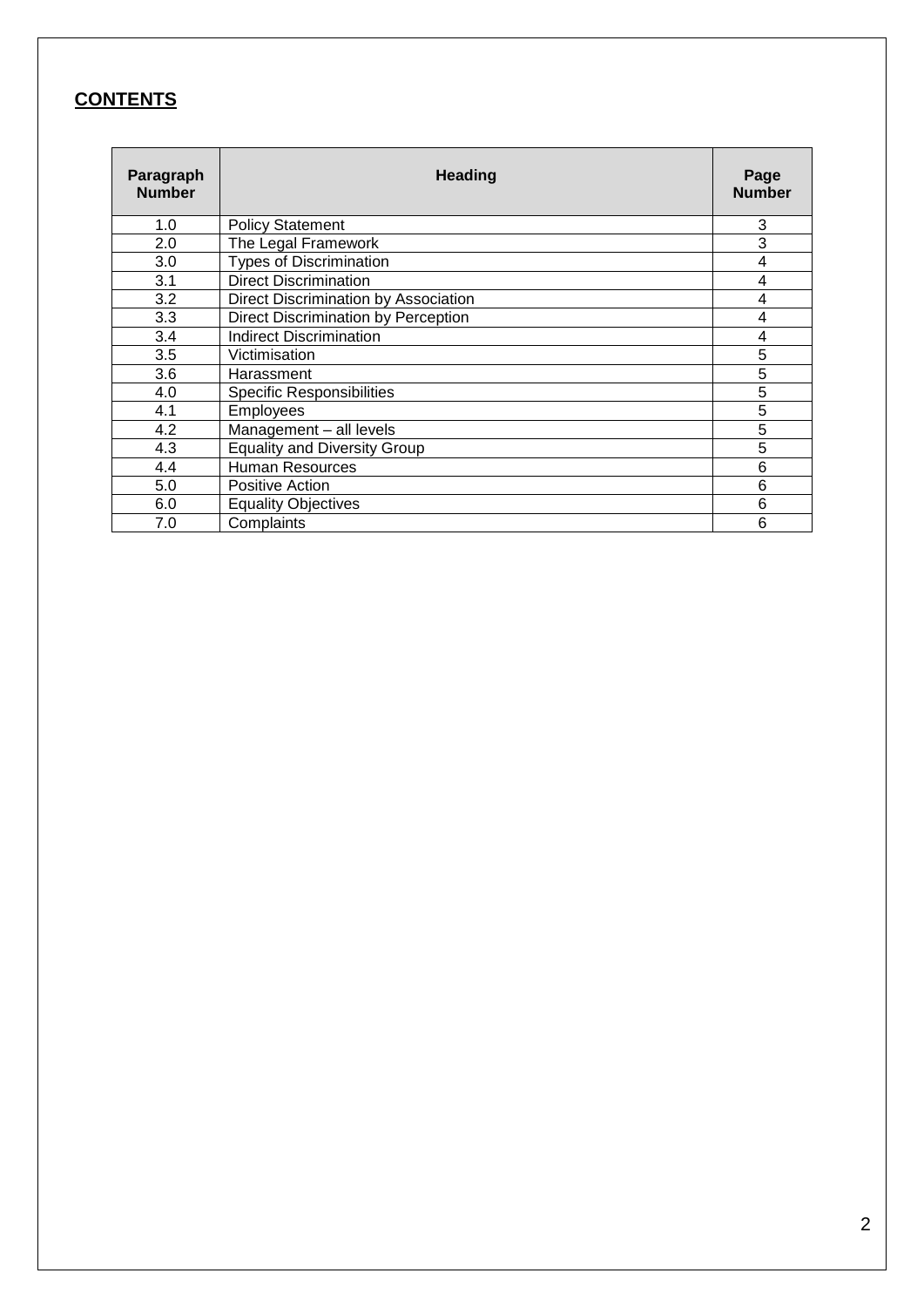#### **1.0 Policy Statement**

New Collaborative Learning Trust (NCLT) is committed to providing an inclusive environment free from any form of discrimination, harassment or victimisation. NCLT strives to implement and deliver equality in all areas. Our fundamental belief in ensuring that all members of the NCLT community feel valued underpins everything that we do, both as an education provider and as an employer. The Trust will make every effort to ensure that anyone who comes into contact with the organisation is treated with courtesy, dignity and respect.

The Trust is fully committed to meeting all individual needs, encouraging everyone to achieve their full potential and to raising educational standards. We aim to create a positive, inclusive atmosphere in our school and colleges, based on respect for peoples' differences and the challenging of stereotypes. Our school and colleges are committed to making its workforce representative of the communities they serve and to making full use of the skills and knowledge of people from different groups.

This policy is intended to support the Trust to put its commitment to providing equality of opportunity and opposing unlawful discrimination into practice. Compliance with this policy should also ensure that no member of the Trust community commits unlawful acts of discrimination.

The Trust believes that discrimination on any grounds, whether covered by law or not, is unacceptable and will be addressed under the appropriate policies and procedures. This policy applies to all staff, potential employees, temporary staff, contractors, Directors and outlines the Trust expectations in terms of acceptable behaviour by:

- Developing and maintaining a culture where everyone is treated with respect, is valued and diversity is celebrated.
- Actively advancing and promoting equality of opportunity.
- Promoting good relations amongst people within the Trust communities.
- Eliminating all forms of direct or indirect discrimination, bullying, harassment, victimisation.
- Delivering equality and diversity through our policies, procedures and practices.
- Taking positive action and making reasonable adjustments, within available resources, and as required to remove barriers to access and achievement.
- Taking all breaches of the Equality and Diversity Policy seriously and pursuing as a disciplinary matter, where appropriate.
- Fulfilling our legal obligations under the Equality Act 2010.

This policy applies to all conduct in the school/college and also to conduct outside of the school/college that is related to your work (eg, at meetings, social events and social interactions with colleagues) or which may impact on NCLT's reputation.

#### **2.0 The Legal Framework**

The Equality Act 2010 makes it unlawful to discriminate against anyone who holds one of the nine protected characteristic – as outlined below.

- 1. Gender
- 2. Race
- 3. Disability
- 4. Marriage and civil partnership
- 5. Sexual orientation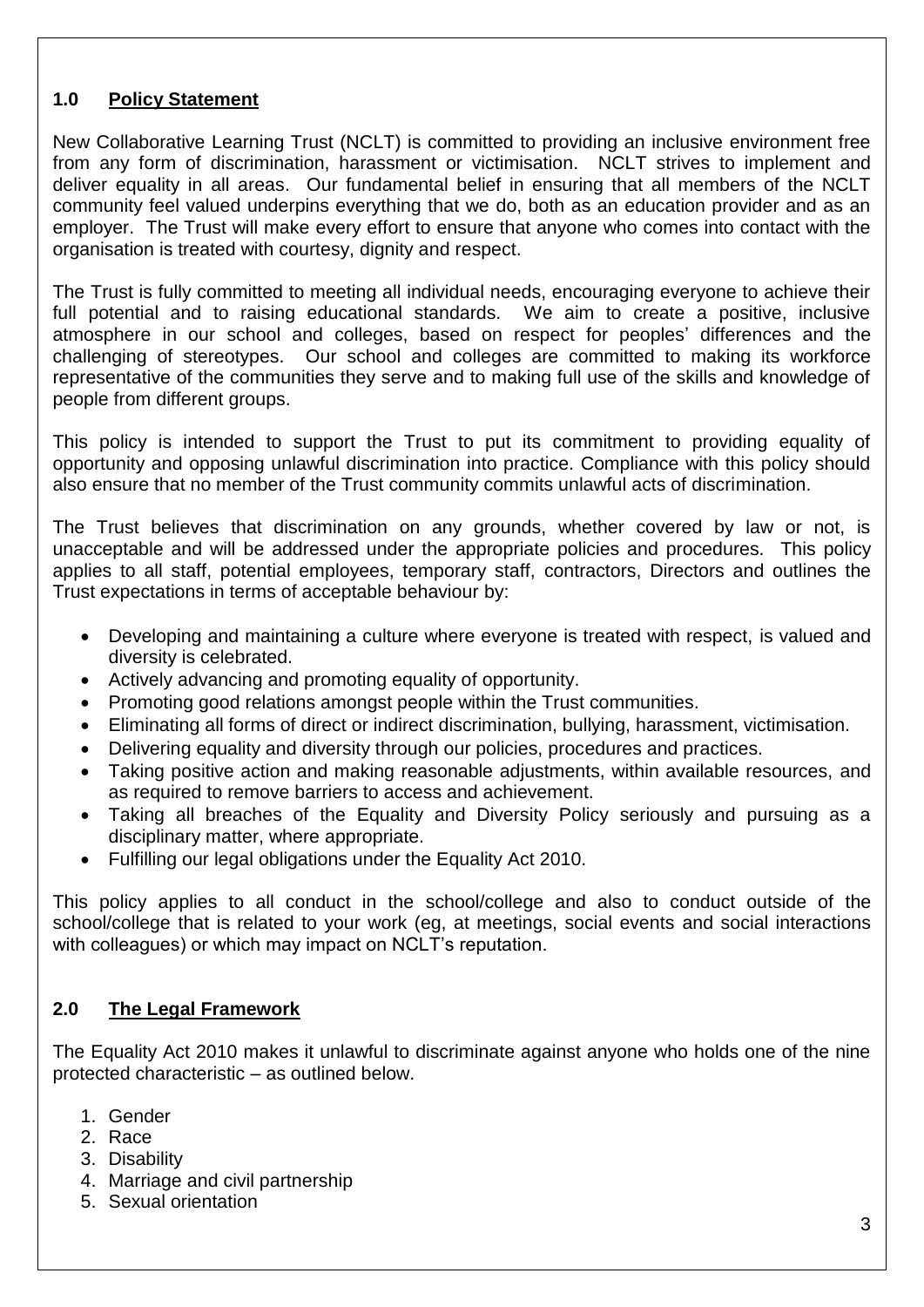- 6. Religion or belief
- 7. Pregnancy and maternity
- 8. Gender reassignment
- 9. Age.

The legislation provides protection from discrimination at the same level across all protected characteristics and fundamentally protects the rights of people to be treated fairly, with dignity and with respect.

As part of the Equality Act, additional statutory obligations are placed on public sector organisations through the Public Sector Equality Duty (PSED) to:

Through the *General Duties*:

- Eliminate discrimination, harassment and victimisation.
- Advance equality of opportunity between people who share a protected characteristic and people who don't.
- Foster good relations between people who share a protected characteristic and people who don't.

Through the *Specific Duties*:

- Publish our approach to equal opportunities, through this policy.
- Set equality objectives.
- Publish how we are meeting our obligations under the PSED. Further information is available on our website.

### **3.0 Types of Discrimination**

Discrimination can come in many forms. The Equality Act 2010 describes groupings as follows:

#### 3.1 Direct Discrimination

This occurs when a person treats another less favourably than they would treat others because of a protected characteristic that they have or are thought to have. For example, deciding whether to make a job offer to someone because of a protected characteristic.

#### 3.2 Direct Discrimination by Association

This is direct discrimination against someone because they associate with another person who possesses a protected characteristic. For example, an individual being treated less favourably because they campaigned to help someone with a particular protected characteristic or refused to act in a way that would disadvantage a person who has, or is believed to have, the characteristic.

#### 3.3 Direct Discrimination by Perception

This is direct discrimination against an individual because others think they possess a particular protected characteristic. For example, discrimination against someone because they are wrongly perceived to have a certain protected characteristic, for example where someone believes an individual is gay, or is of a particular race, and treats them less favourably as a result. It applies if the person does not actually possess that characteristic.

#### 3.4 Indirect Discrimination

This occurs when an organisation's practices, policies or procedures have the effect of disadvantaging people who share a particular protected characteristic. For example, where an employer requires a role to be full-time. This could potentially disadvantage women overall, as they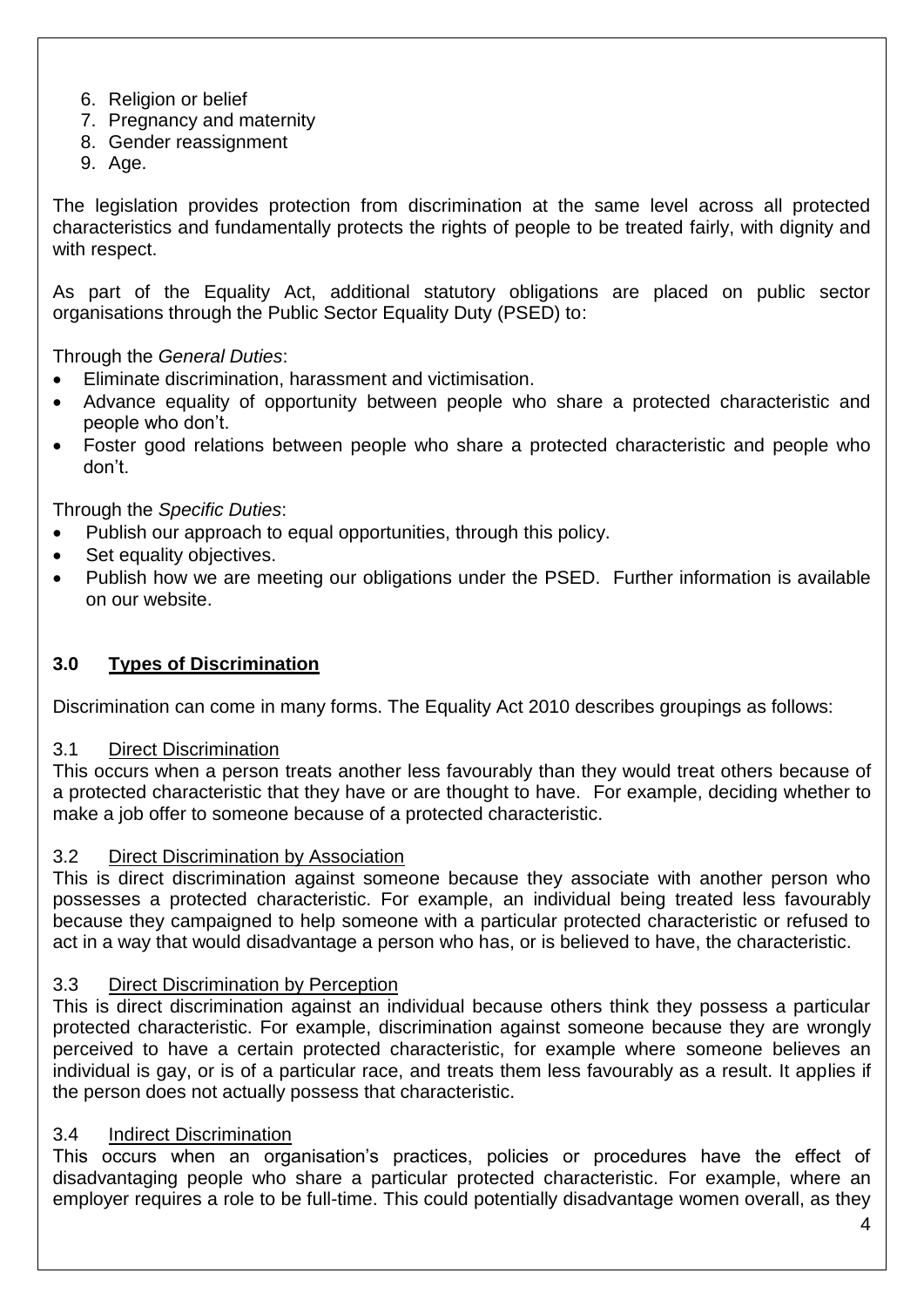are more likely to want, or need, part-time hours to facilitate child caring arrangements. To be justified the provision or practice must be necessary for legitimate business reasons and where less discriminatory alternatives are not reasonably available.

#### 3.5 Victimisation

Victimisation is treating a person unfavourably because they made or supported a complaint relating to a protected characteristic (known as a protected act), or someone believes you did. For example, bringing a complaint of discrimination or giving evidence on behalf of someone else who has complained of discrimination. Victimisation may present itself in many ways. It may be that individuals are refused requests for time off, denied promotion or training, ignored by their teacher or manager, criticised continually for their work.

#### 3.6 Harassment

Harassment is unwanted conduct relating to a protected characteristic that has the purpose of creating an intimidating or hostile environment. An individual can complain of harassment even if they don't personally possess the protected characteristic or the harassment is not directed at them.

#### **4.0 Specific Responsibilities**

#### 4.1 Employees

Every employee, irrespective of their job or position within the Trust, has an individual responsibility not to unfairly discriminate, to treat others in a fair and non-judgemental manner, and to promote positive attitudes and relationships. Staff must conduct themselves properly at all times and in accordance with the Trust's policies and procedures and individual employees will be held accountable for their decisions and actions if they contravene the Trust's commitment to act as an equal opportunities employer and education provider.

Staff should challenge stereotypical behaviour and be aware of possible assumptions and bias within their own attitudes.

In addition, teachers are responsible for ensuring that teaching styles, methods, language, questioning and classroom management includes and engages all students and that suitable resources are chosen which motivate and are sensitive to different groups, cultures and backgrounds. Teaching strategies should be reviewed in relation to variations in learning and attainment and in the light of known good practice.

#### 4.2 Management - at All Levels

Managers will ensure that an environment is created which affirms and supports all manners of diversity and effectively promotes good personal and community relations, creating a culture where individuals feel confident to raise concerns under this policy. They will promote equality and diversity throughout the Trust and ensure that all students and colleagues are aware of their responsibilities and expectations with regard to their conduct. Managers will deliver equality of opportunity to all employees including access to information, resources, training, support and application of policies and procedures.

#### 4.3 Equality and Diversity Group

The purpose of the Equality and Diversity Group is to ensure involvement and consultation regarding equality and diversity across the Trust. The group will work with senior managers to review policies, procedures and practices and share ideas for ways in which the Trust may make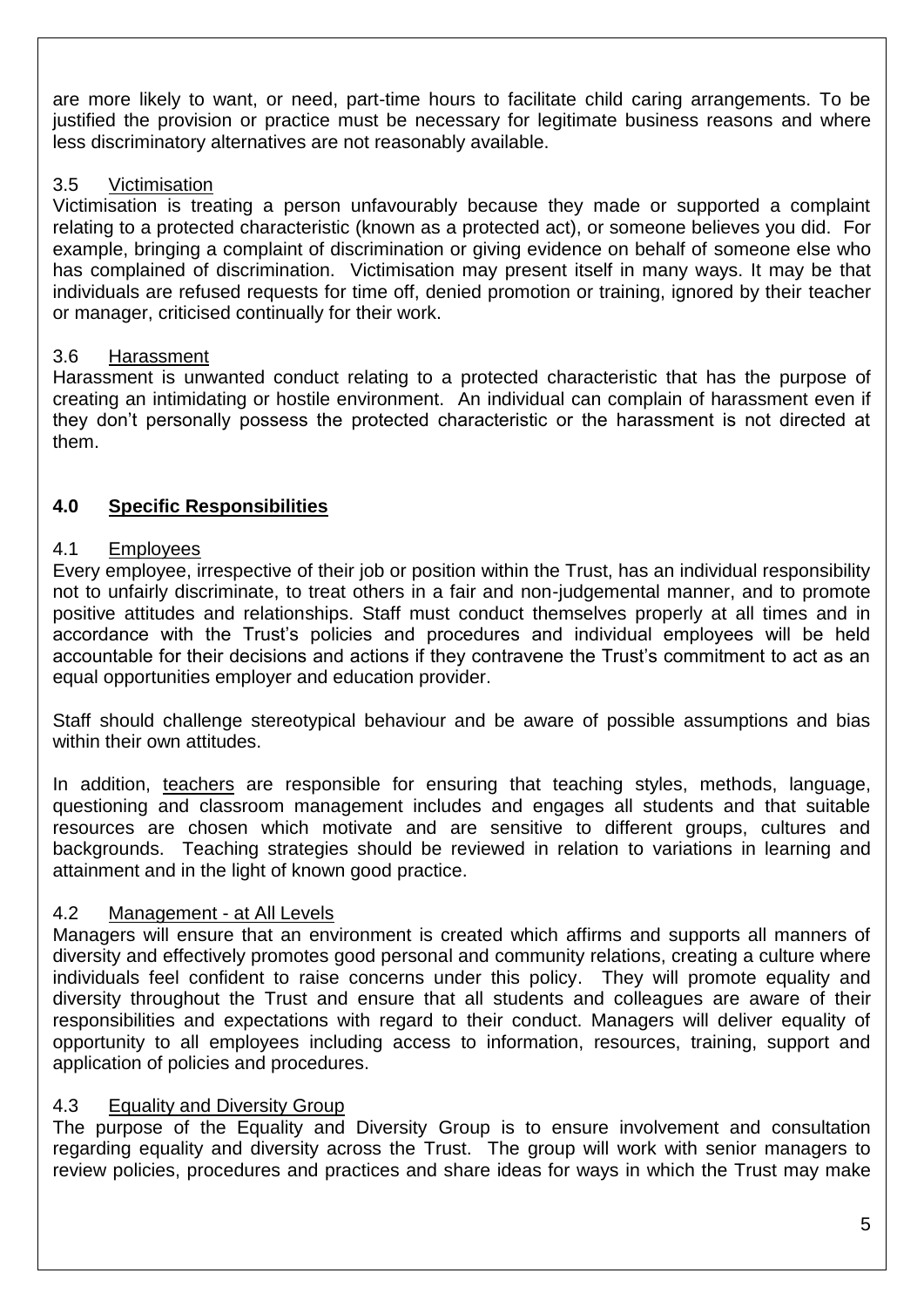improvements. The Equality and Diversity Group will meet once per term at each school/college and its role will include:

- Monitoring the Equality and Diversity Policy.
- Driving forward proactive good practice in equality and diversity matters.
- Discussing data analysis and recommended appropriate action.
- Equality impact assessing policies and procedures.
- Providing advice and guidance on equality and diversity matters.
- Discussing ideas for and celebrating equality and diversity, both inside and outside of the curriculum, including school/college events.

The Group is represented by a broad range of employees and welcomes new members. For anyone interested in joining this Group, please contact your HR Officer in the first instance.

Relevant data collection and analysis will be undertaken by the MIS Department (for students) and Human Resources Department (for staff).

#### 4.4 Human Resources

The Human Resources Team will provide advice and assistance to managers regarding this policy where required. The HR Director is responsible for all employment policies and ensuring the principles of this policy are reflected in all our employment practices.

#### **5.0 Positive Action**

The legislation allows the Trust to take positive action if leaders believe that an individual, or group who share a protected characteristic suffer a disadvantage, or their participation is proportionately low. Positive action provisions allow the Trust to target measures that are designed to alleviate disadvantages experienced by, or to meet the particular needs of, individuals or groups with particular protected characteristics. Such measures will need to be a proportionate way of achieving the relevant aim. For example, to increase the number of disabled people in senior roles in which they may be currently under-represented.

#### **6.0 Equality Objectives**

The Trust will set equality objectives to identify areas where we have agreed to focus activities in order to progress and improve on equality and diversity issues. Details of the Trust Equality Objectives and progress towards can be found on our website.

#### **7.0 Complaints Procedures**

The Trust will take any complaint seriously and complaints relating to discrimination within employment, should be reported following the Trust's Grievance Procedure.

Complaints made by those not in employment by the Trust, should be made via the Trust Complaints Policy, which can be found on our website.